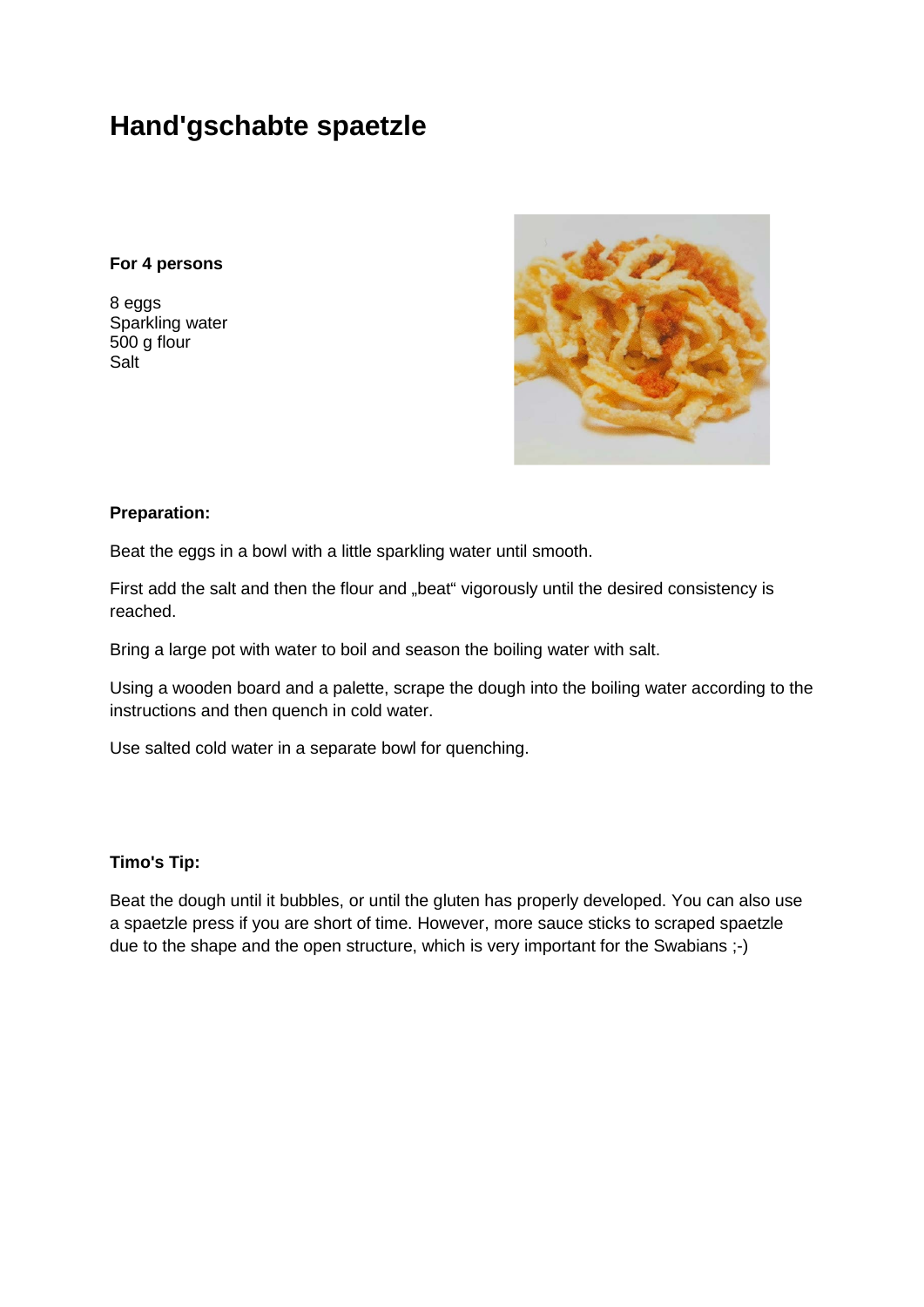# **Timo Böckle's venison goulash**

# **For the game spice:**

- 3 g spruce needles
- 50 g salt
- 5 g peppercorns, black

# **For the goulash:**

- 2 kg leg of venison (alternative: lamb, pork or beef )
- 1 kg pearl onions in a jar
- 4 g paprika powder, sweet
- 15 g clarified butter
- 4 cloves of garlic
- 10 g lemon zest, alternatively salt lemons
- 1 litre water



### **Preparation**

For the game spice, pluck or cut the spruce needles from the wood. Put the needles, salt and peppercorns in a mortar and grind finely.

For the goulash, remove the sinews and skin from the leg meat. Cut the meat into approx. 2 x 2 cm cubes.

Cut the bacon into large cubes and fry in a roasting pan until crispy. Remove and set aside. Leave the fat in the roasting pan.

Add clarified butter to the bacon fat in the pan and heat. Sear the meat cubes in two portions (according to the video instructions) and season with the game spice. Return both portions to the pan.

Peel the garlic. Add to the meat, along with the pearl onions. Add the paprika powder and stir, continue to fry briefly. Then fill up with water.

Add the lemon zest to the goulash and simmer on a low heat for about 40-60 minutes. At the end of the cooking process, season to taste with the game spice.